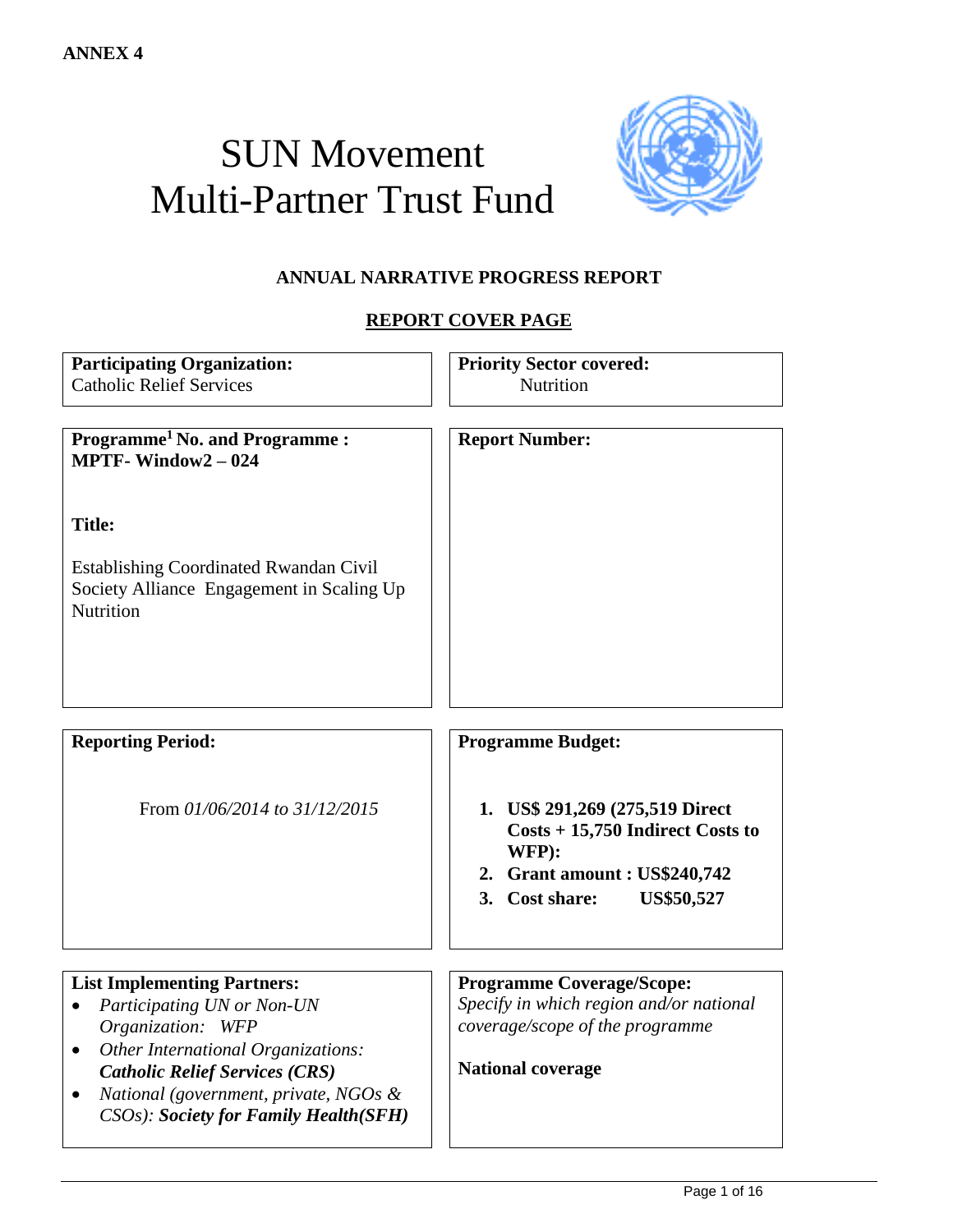| <b>Abbreviations and acronyms:</b> |  |
|------------------------------------|--|
|------------------------------------|--|

BCC: Behavior Change Communication CiSA: Civil Society Alliance Rwanda CSOs : Civil Society Organization DPEM: District Plam to Eliminate **Malnutrition** MoH : Ministry of Health RNS: Rwanda Nutritionists Society SFH: Society for Family Health SUN: Scaling Up Nutrition

#### **Abbreviations and acronyms: Programme Duration/Closed Programme:**

- *Provide the programme duration. 19 months*
- *Report on budget revisions and extensions and provide the new dates.*
- *Indicate if the programme has been operationally closed during the reporting period.*

*The Programme has been closed*

#### **Report Formatting Instructions**

**K***indly review the instructions below and follow them in the preparation of your report*

- Do not put the narrative text into boxes and do not incorporate boxes, graphs, etc into the narrative report.
- Add additional information including charts, graphs, etc. as annexes to the report and clearly reference the annexes using footnotes or endnotes within the body of the narrative.
- Number all sections and paragraphs as indicated below.
- Format the entire document using the following font: 12point Times New Roman & do not use colours.

# **EXECUTIVE SUMMARY**

The SUN Global Multi-partner Trust Fund (MPTF), through the World Food Programme, provided financial support for the initial establishment of a Civil Society Alliance for Scaling up Nutrition in Rwanda, co-led by Catholic Relief Services/Rwanda (CRS) and the Society for Family Health (SFH) with the collaboration of Rwanda Nutritionists Society (RNS). The project lasted for 19 months from June 2014 to December 2015, and focused on three strategic objectives:

- SO1: A Rwandan civil society alliance for nutrition is established.
- SO2: Rwandan civil society stakeholders contribute to scaling up nutrition:
- SO3: Rwandan nutrition civil society actors are linked to SUN stakeholders

Main achievements are summarized as follows:

`

The Civil Society Alliance Rwanda (CiSA Rwanda) was established through several steps, including:

- Mobilization around Scaling Up Nutrition of civil society organizations working or supporting nutrition in 29 districts and CBOs in the community

- Conducting a mapping exercise to understand all nutrition stakeholders across districts in Rwanda;
- Drafting and validating initial Terms of Reference for the Alliance as well as organizational statutes;
- Establishing 29 SUN committees at district level, consisting of local organizations involved in nutrition.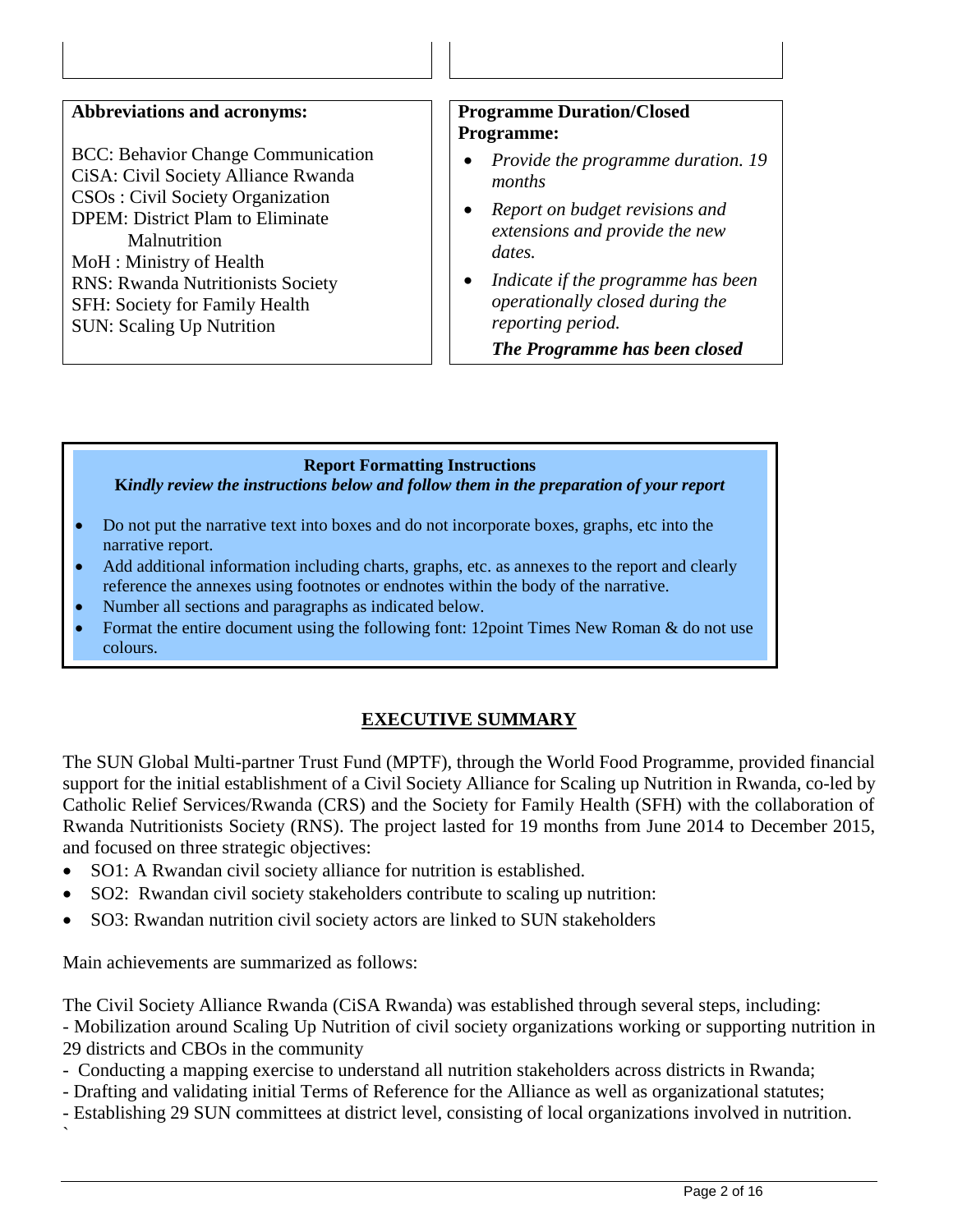- Convening two National General Assemblies of 70 civil society organizations. During the General Assembly, members signed statutes with the notary agreement and elected an executive committee. The General assembly have elected the committee for the alliance

The TORs and organizational statutes were included in the Alliance's application to the Rwanda Governance Board for formal recognition as a platform (which is ongoing).

To assure engagement of the new district SUN committees and to provide financial support for creative approaches to addressing nutrition problems in communities, the project also issued competitive small grants to 12 district-level SUN committees to organize mobilization, coordination and advocacy activities. These events were successful in increasing visibility and awareness of the SUN movement locally among populations and/or local officials; and in disseminating nutrition behavior change messages to residents of communities with high rates of malnutrition.

Additionally, the project ensured that a broad cross section of civil society could contribute to scaling up nutrition activities through a BCC program organized in community to reinforce multi-sectoral partnership.

- interpersonal communication events, reaching 42 communities composed of 1,001 persons, with events ranging from 25 to 83 participants each;
- 12 mobile video unit sessions reaching 3166 persons were carried out;
- 30 meetings promoting *1,000 Days* promotion were organized at district level and 38 at community level. Those well-attended events further assured the visibility of the nascent movement in Rwanda while supporting the nutrition behavior change efforts specified in Rwanda's national plans and the District Plans to Eliminate Malnutrition (DPEMs).

Throughout the year, SUN Rwanda was engaged in a dialogue with the SUN Global movement and was able to collaborate and take lessons learned from other SUN countries' experiences. Specifically, during the project period the Civil Society Alliance sent delegates to the SUN East Africa Regional Meeting and also took part in conference calls and events organized by SUN Global. These actions helped to solidify the links between Rwanda's efforts and the global movement, assuring communication remains strong beyond the life of this start up project.

With a strong Civil Society Alliance Rwanda (CiSA) membership and a full Executive Board in place, and with the mobilization, advocacy and behavior change communication work which occurred in nearly all of the districts of Rwanda during the life of the project, the Rwanda SUN Civil Society Alliance got off to a strong start.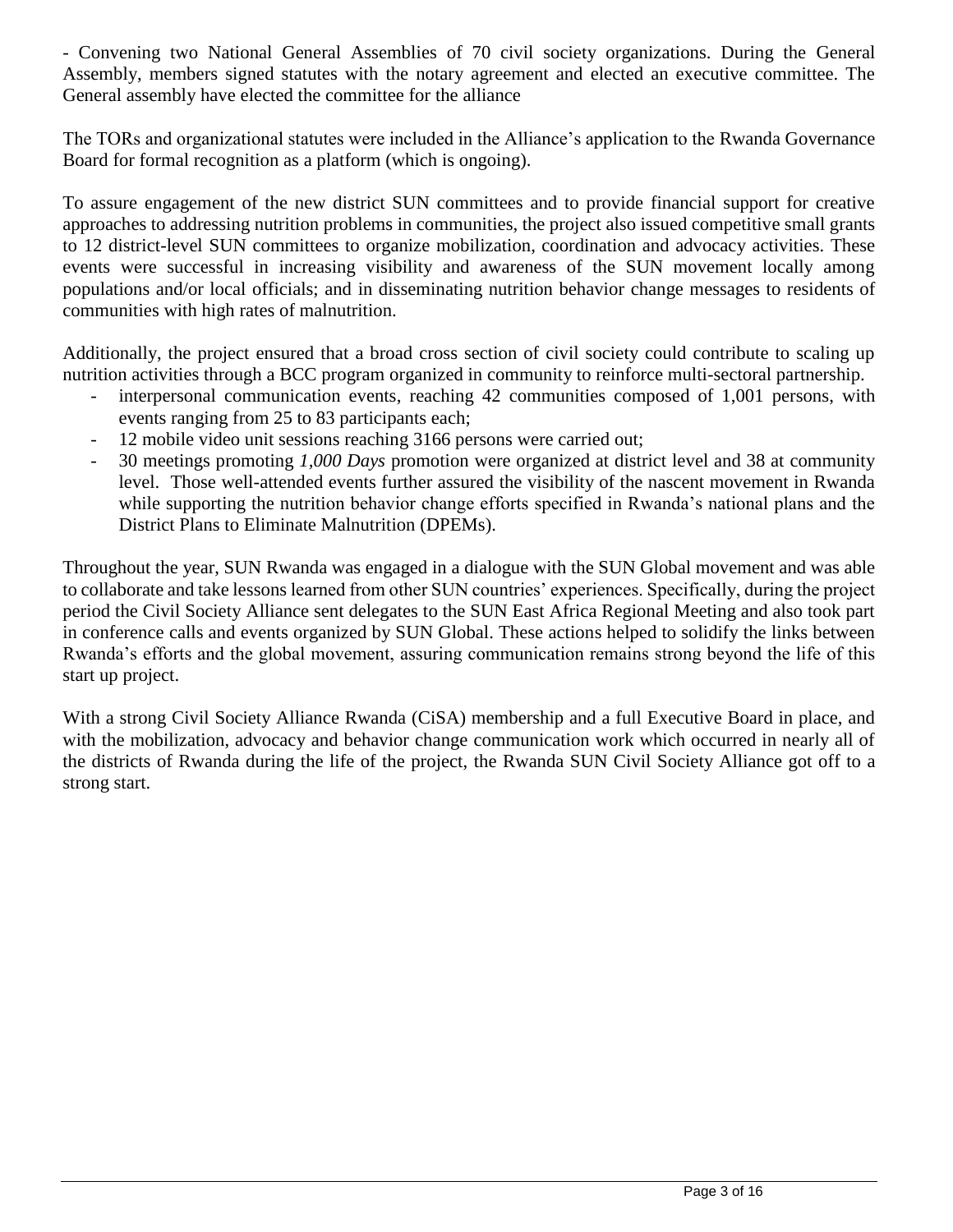# **NARRATIVE REPORT FORMAT**

#### **I. Purpose**

I.1. Provide the main outcomes and outputs of the programme implementation.

The Rwandan government joined SUN in 2011 and in 2014, Catholic Relief Services received support from SUN Global Multi-partner Trust Fund to establish a National SUN Civil Society Alliance. The goal of the Rwanda SUN Project is that "**Nutrition civil society actors are mobilized to effectively support the Government in scaling up nutrition in Rwanda."**

The project pursues this goal across three strategic objectives:

- **Strategic Objective 1:** A Rwandan Civil Society Alliance for nutrition is established.
- **Strategic Objective 2**: Rwandan civil society actors contribute to scaling up nutrition.
- **Strategic Objective 3:** Rwandan nutrition civil society actors are linked to SUN stakeholders.

Each of the following outcomes contributed to the Strategic Objectives above.

- **Outcome 1.1**: Inclusive map of civil society stakeholders by district established and updated **Output 1.1.1:** CS stakeholders by district identified
- **Outcome 1.2:** Rwanda SUN Civil Society Alliance establishes and approves foundational documents for registration as a platform **Output 1.2.1:** Terms of reference that incorporate membership criteria, roles and responsibilities **Output 1.2.2** Organizational statutes are developed for the Rwanda SUN CiSA and approved by the General Assembly
- **Outcome 1.3** CS Alliance coordinating mechanisms established and functional **Output 1.3.1.** : Platform events are conducted at district level **Output 1.3.2.:** CS Alliance coordinating mechanisms established and functional
- **Outcome 2.1:** CS Alliance strengthens national and multisectoral partnerships towards scaling up nutrition

**Output 2.1.1**. Nutrition related discussion activities and presentations take place at the community level

**Output 2.1.2.** Advocacy sessions are held

**Output 2.1.3** District SUN Committees organize their own district-level SUN events

 **Outcome: 3.1:** Alliance members participate in SUN Learning Network with other SUN CSAs **Output 3.1.1.** : Participation in global Scaling Up Nutrition events **Output: 3.1.2.** : Rwanda Nutrition CS alliance coordinates with SUN UN and donor networks.

# **I.2.: Indicate the main implementing partners, their roles and responsibilities, and their interaction with the Participating UN or Non-UN Organization.**

This project, has been implemented by CRS in collaboration with the Society for Family Health (SFH) and Rwanda Nutritionists Society (RNS).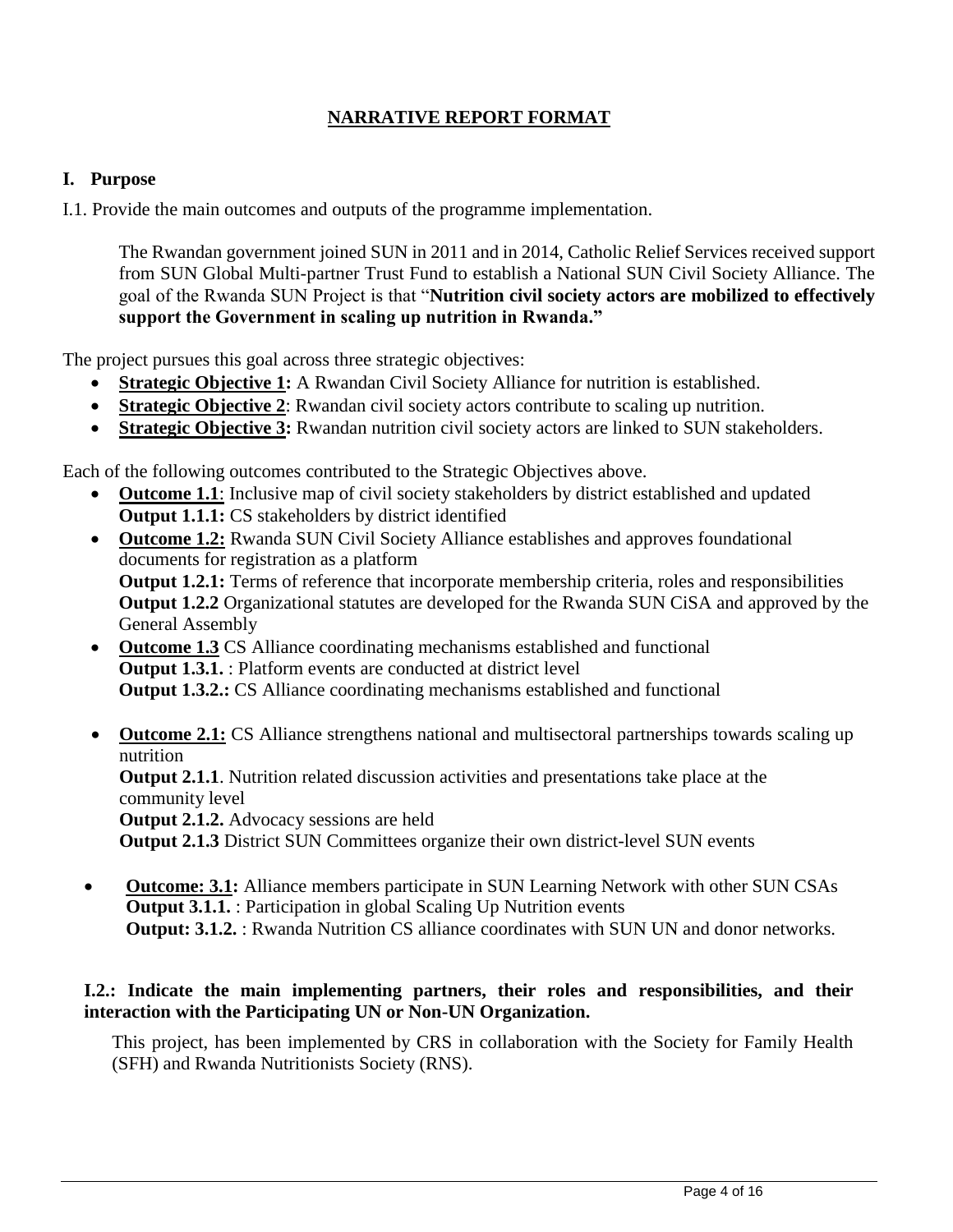- CRS served as the coordinating focal point organization to initially coordinate the establishment of the Alliance and collaborated with RNS in the mapping and sensitization of civil society organizations at the district level
- SFH/Rwanda was in charge of mobilization of stakeholders through different communications channels and advocacy workshops, led the development of a communication and advocacy strategy, and engage private sector stakeholders.
- RNS engaged district-level government and civil society stakeholders to form district-level CiSA committees.

## **II. Resources**

# *Financial Resources:*

**-** The total budget for the program: US\$291,269 (\$275,519 Direct Costs + \$15,750 Indirect Costs to WFP):

- Grant amount: US\$240,742

- Cost share: US\$50,527

There was no budget revision. However a no-cost extension of one month was requested and obtained to provide more support to reinforce the new Alliance, particularly at district level.

# **III.Implementation and Monitoring Arrangements**

#### **III.1.: Summarize how national alliances and/or other governance mechanisms are being primarily utilized and how they are adapted to achieve maximum impact given the operating context.**

Many organizations and government actors are implicated in the issue of reducing chronic malnutrition in Rwanda, and the government has a strong Strategic Plan and National Food and Nutrition Policy to accelerate these efforts, with clear roles and guidance for civil society actions. However, coordination amongst entities acting in this domain has not been optimal. Without centralized information about what all nutrition actors are doing and where, there has been strong potential for significant duplication of effort and uneven coverage, both in terms of geographic areas and specific nutrition actions addressed by interventions. Furthermore, it is difficult to advocate effectively for increased investment in nutrition at different levels when reliable information about the current situation has not been available.

The Civil Society Alliance in Rwanda was established in October 2015 during the SUN second General Assembly. The alliance began by requesting to be recognized by the Rwanda Governance Board as a platform.

At the local level, in addition to mobilization meetings in the community, the CiSA district committees' efforts to organize mobilization events with a small budget was an effective tool for engaging stakeholders at the local level in activities to scale up nutrition. Districts used small grant funds for a wide variety of worthwhile advocacy, planning, and community mobilization activities to advance the movement, while raising awareness of local authorities and other stakeholders on the nutrition situation in the district.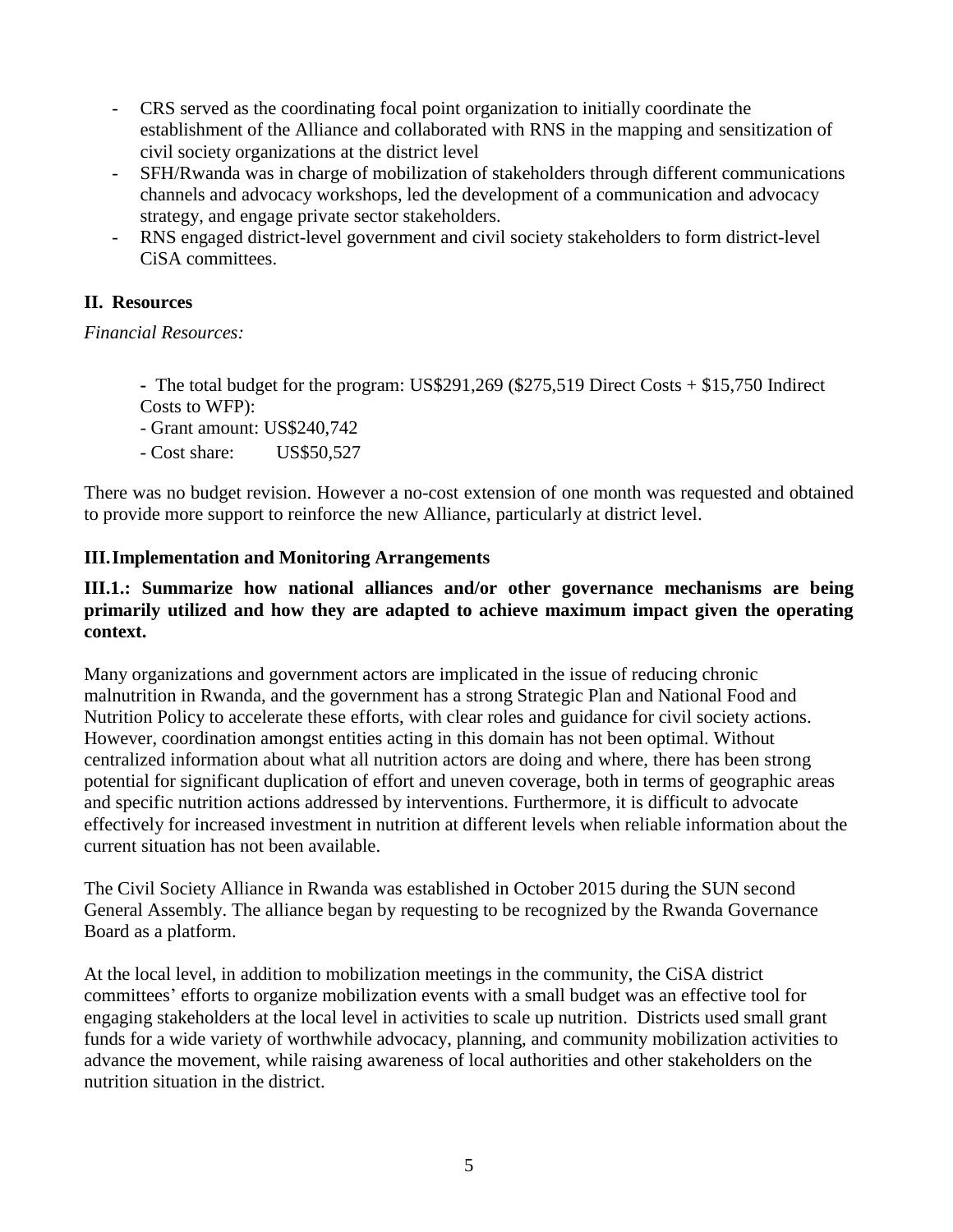**III.2.: Provide details on alert/monitoring/tracking system(s) that are being used to identify and possibly mitigate risk factors and how you identify and incorporate lessons learned into the ongoing programme.**

After the mapping activity, the report of mapping results was presented to CiSA district committees. The presentation includes attractive and discussion-provoking visuals highlighting differences across districts. The district-level detailed information is particularly valuable in terms of local advocacy, allowing each district to understand what organizations operate in their area and where gaps in coverage exist, both in terms of geographic coverage of interventions and technical coverage of different nutrition actions. In the district stakeholder workshop where results were presented, they generated a good deal of interest and discussion around the reasons behind stark differences in district indicators and what can be done to see improvement. It is expected that the results of the study will continue to be utilized as an advocacy tool by the SUN Civil Society Alliance beyond the project period. District-specific briefs were developed for this purpose.

The nature of the objectives, focused on high-level coalition building and coordination, and the short time period of the project (just 18 months), did not lend themselves to formal evaluation or assessment of changes in nutritional outcomes or behavior change (with regards to feeding practices, for example). The stunting rate in Rwanda is indeed on a downward trajectory according to the most recent DHS figures, and while this gradual and nationwide decline could certainly not be attributable to the actions of one particular short project, it is reasonable to say that the awareness-raising and mobilization activities carried out under SUN have made a strong contribution to this collective effort. During activities conducted at community level, both by district committees and by SFH, it was clear that knowledge of 1,000 Days practices improved in the population attending mobilization and sensitization events.

#### **III.3.: Report on any assessments, evaluations or studies undertaken.**

No assessment done.

#### **IV.Results**

Information in this section includes:

#### **IV.1.: An assessment of the extent to which the programme component is progressing in relation to the outcomes and outputs expected for the reporting period.**

Most outcomes and outputs set out in Rwanda's SUN project documents were 100% met during the project period. Below is a qualitative analysis of the progress made on each outcome and achieved results.

#### **Outcome 1.1 Inclusive map of CS stakeholders by district established and updated**

#### **1.1.1 Mapping civil society stakeholders**

30 districts of 30 are mapped and nutrition and the REACH report available. This outcome was 100% achieved through following activities: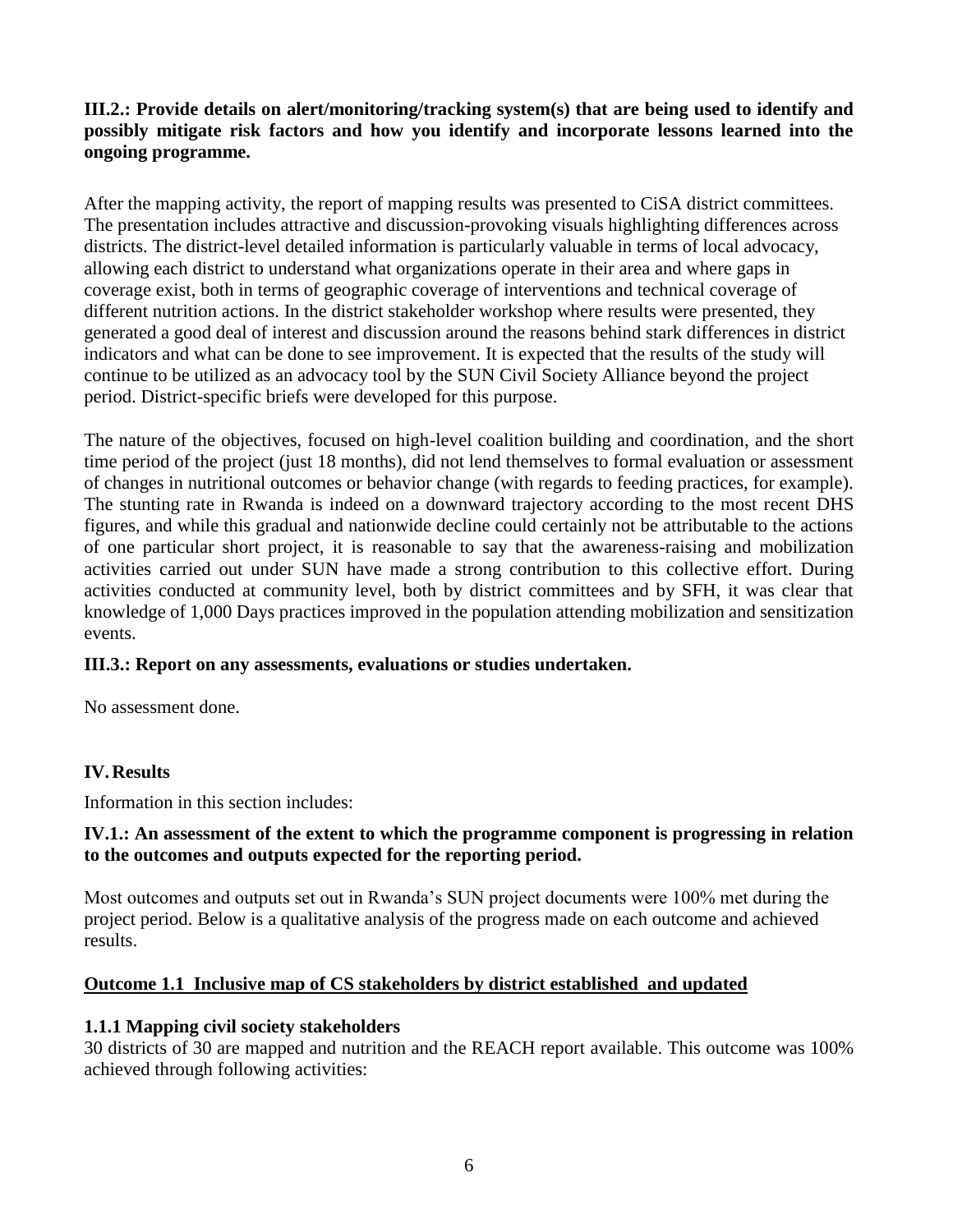An updated and inclusive map of nutrition stakeholders was an important aspect of this project as a means of directing nutrition advocacy and coordination efforts. This was carried out between Q2 and Q3 of the project period. To carry out this mapping exercise of stakeholders and civil society organizations contributing to nutrition-sensitive or nutrition-specific actions at both national and decentralized (district) levels, SUN civil society partners worked closely with UN REACH. The mapping was finalized in Q3 and was approved by the Ministry of Health through the National Food and Nutrition Technical Working Group. The UN REACH consultant who assisted with the study presented the results in various forums related to nutrition, including to SUN district stakeholders and at the SUN General Assembly meeting, both organized by CRS with the SUN Executive Committee The mapping provides:

- an overview of the principal stakeholders in nutrition,
- where they work,
- the core nutrition actions they are supporting,
- estimates of the targeted population they are reaching
- and the core actions which need to be scaled up.

Institutions mapped during the exercise included six ministries, six UN agencies, 22 main NGOs, 18 supporting NGOs, 13 bi/multilateral donors and over 40 food and nutrition stakeholders mentioned as implementing partners. Among the findings related to coverage, the mapping study revealed that some districts have more stakeholders than others, and some core nutrition actions are not completely covered.

Three actions are being implemented at scale in all provinces: providing iron and folic acid supplements to pregnant women; providing Vitamin A Supplements to children 6-59 months; providing deworming tablets to children 12-59 months and 5-15 years

At the same time, certain other nutritional interventions have much more uneven coverage—such as interventions to address and prevent diarrheal disease in children, which has a strong link to malnutrition. It is important to note where intervention coverage is weaker so that organizations can support efforts to strengthen these areas.

Although participation in the mapping exercise was good, it did not aim to be 100% comprehensive, particularly at the grassroots (below district) level. Thus, the mapping of small local civil society organizations at district level is considered a continuous exercise; as more information is obtained, district SUN Committees have been encouraged in workshops with the mapping consultant to add these and include them in mapping materials, making the report a "living document."

#### **Outcome 1.2.: Rwanda SUN Civil Society Alliance establishes and approves foundational documents for registration as a platform**

One hundred percent of the target was met since TORs were complete and validated by the SUN CiSA. The finalized SUN CiSA TOR document with signatures of member organizations is available.

#### **1.2.1. Terms of reference that incorporate membership criteria, roles and responsibilities**

The terms of reference were an important initial document to clarify the role of the Civil Society Alliance. These were drafted in advance of the first General Assembly meeting which was held in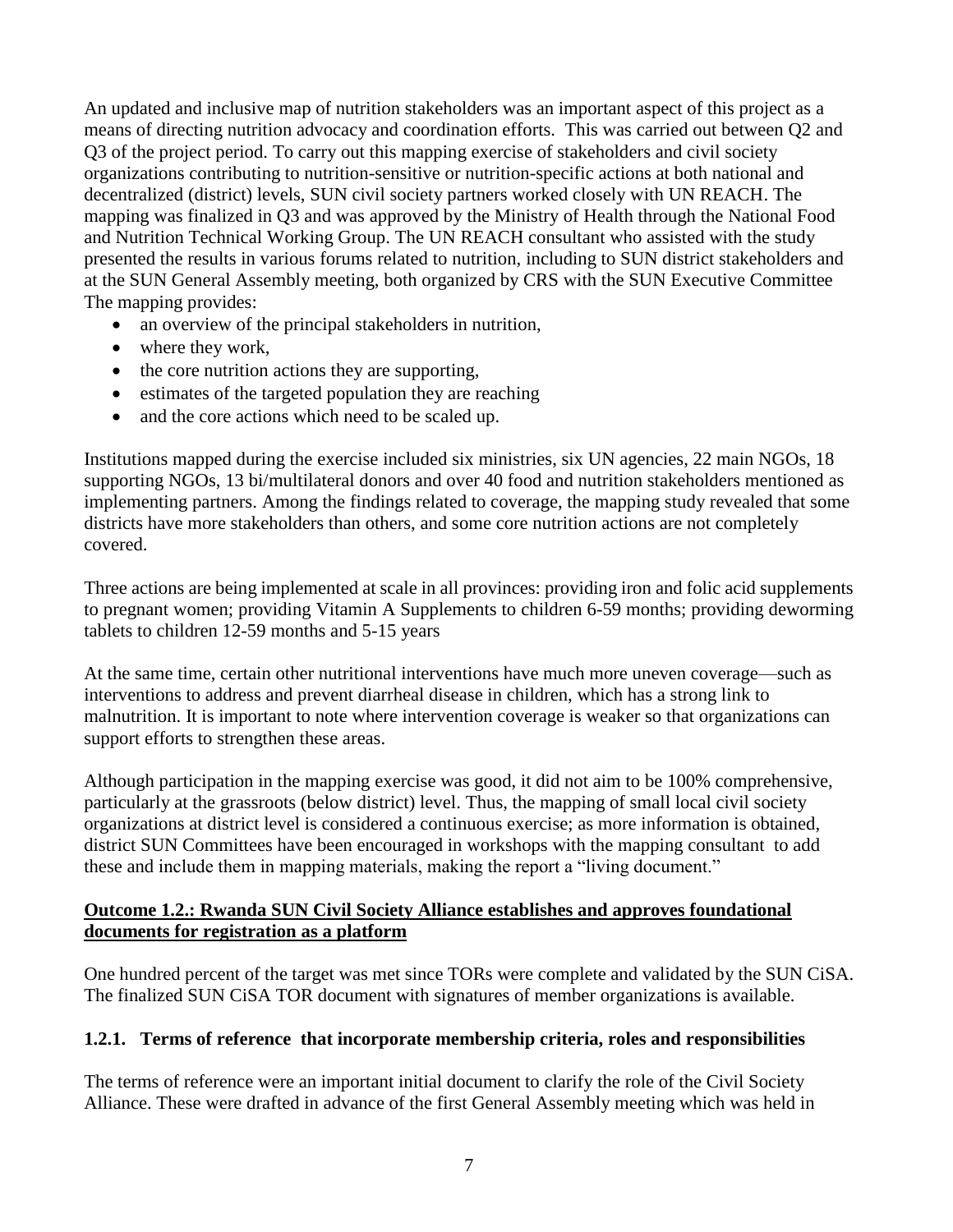Kigali on March 25, 2015. At the meeting, attendees were able to validate the TORs and suggested revisions were made before the document was signed by around 70 attending organizations.

# **1.2.2. Organizational statutes are developed for Rwanda SUN Civil Society Alliance and approved by General Assembly**

As recommended by the first meeting of the General Assembly of the Rwanda SUN Civil Society Alliance, the elected Executive Committee received support to develop the organizational statutes and all legal documentation required in order to proceed with the official registration of the alliance with the Rwanda Governance Board.

To this end, in Q4, the Executive Committee enlisted a local lawyer with expertise in the area of legal registration of organizations in Rwanda. The lawyer helped to produce the draft statutes ensuring that all required issues were covered in the statutes, such as the voting process, composition of committees, and roles and responsibilities. Once these statutes were initially produced in Kinyarwanda, French and English, the Executive Committee members reviewed them in close detail and made additional changes.

Further advancing the registration process, the second meeting of the SUN CiSA General Assembly allowed for the member CSOs to review the statutes as a group and to provide further feedback and comments. These comments were incorporated and changes made before organizations officially signed onto the statutes. The list of all organizational member signatories was added to the application for registration of the SUN CiSA.

The registration process is ongoing because approval of organizational applications depends on the timeline of the Rwanda Governance Board. However, necessary steps are being taken and the registration process is expected to proceed without issues.

#### **Outcome 1.3: CS Alliance coordinating mechanisms established and functional**

- 29 out of 30 districts were mobilized (96.6%). One district (Rubavu) was non-responsive to multiple requests for meetings with SUN mobilizers (from both RNS and CRS).
- The target was two national-level events. The target was met 100%.

This was achieved through the following activities.

# **1.3.1 Mobilization of district-level platforms**

To put in place a civil society network for CSOs implementing nutrition-specific and -sensitive interventions, and to raise interest around the fight against malnutrition in the district with the aim to involve them in the fight against malnutrition, 29 district SUN events were organized and carried out with local partner RNS, inviting civil society actors within the districts. With the support of district local authorities, district SUN committees were elected in each district composed of the chair, co-chair, secretary, and advisors. These meetings were used to create synergies and networking among CSOs. Participating civil society organizations committed to support this network for an effective fight against malnutrition and achieve tangible and sustainable results in promoting awareness of and commitment to improved nutrition practices in their communities.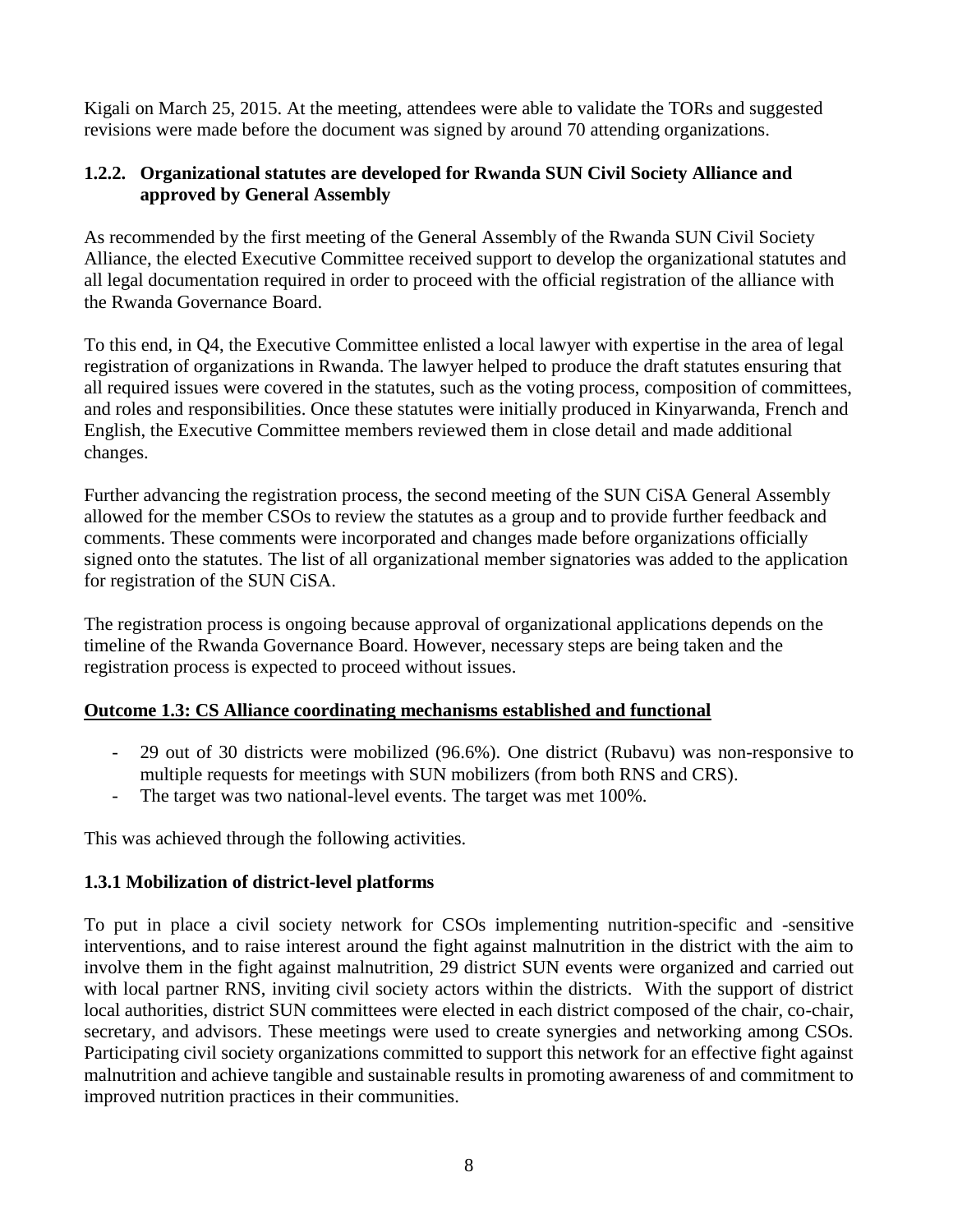Elected district SUN focal points from 29 of 30 districts then led the process of ensuring engagement of their district's nutrition activities. During Q4, a call for applications was released for district committees to propose nutrition events to be carried out in their districts (see output 2.1.3 below), and the focal points were designated to lead this process. As the initial SUN project transitions out, the focal points will continue to lead civil society engagement from their district in the alliance, and will represent the district in national coordination and advocacy efforts which are part of the SUN CiSA's work plan moving forward. A meeting with District focal points just before project closeout allowed for Executive Committee members to keep districts engaged and to discuss their very important role in Rwanda's SUN activities into the future.

#### **1.3.2 Mobilization of national level platforms**

Nationally, the SUN CiSA General Assembly forms the core decision-making body for SUN civil society. The General Assembly is composed of all organizations which are signatory to the statutes of the SUN Civil Society Alliance in Rwanda. During the project period, the General Assembly was convened on two occasions to solidify the organization and functioning of the CiSA as an independent platform to advance nutrition.

The first convening of the General Assembly took place on March 25, 2015 and included 59 representatives of organizations working on nutrition-specific and nutrition-sensitive interventions. The meeting focused on presenting the goals and objectives of the SUN Movement globally and in Rwanda, and presenting the draft Terms of Reference for comment and revision by the larger group. Out of this first meeting came a finalized Terms of Reference and the election of three of the Executive Committee positions: Chair (SFH), Co-Chair (CRS), and Interim Secretariat (Catholic University of Rwanda).

The second General Assembly meeting was organized on October 15, 2015, in partnership with SFH, RNS, and CRS. This meeting included all of the CiSA organizations present at the first meeting, in addition to new local organizations not yet registered, as well as participants from the donor community and members of local media outlets covering the event. The main objectives of this meeting were to present SUN activities thus far, to elect the additional committee members and to present and revise the organizational statutes for submission to the government.

From this meeting, additional revisions were made to the statutes and a total of 70 organizations are now signatories to the SUN CiSA. The following additional Executive Committee positions were elected and office holders are in place, with representation of both local and international CSOs. **Secretary:** Catholic University of Rwanda (CUR) **Sector Advisor, Health:** Rwanda Nutritionists Society (RNS) **Sector Advisor, Agriculture:** Concern **Sector Advisor, Education:** ADEPR **Sector Advisor, Social Protection:** FIOM Rwanda **Sector Advisor, Women's Empowerment:** Land o' Lakes Foundation **Sector Advisor, Development and Poverty Reduction:** African Evangelistic Enterprise (AEE)

Additional committees were elected based on the terms laid out in the organizational statutes, as follows:

**Audit Committee:**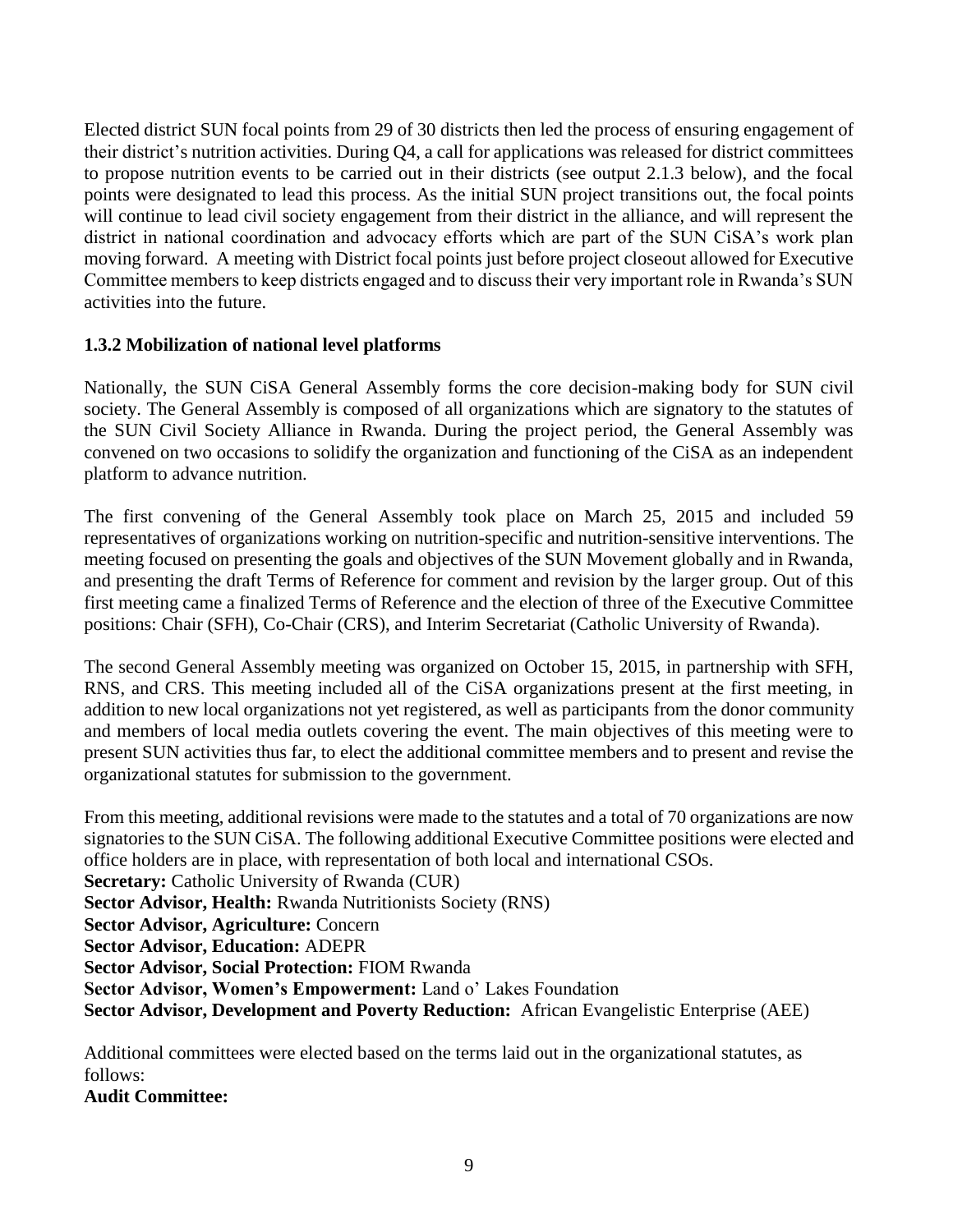Chair: ASOFERWA (Chair); ATEDEC, Rural Development Initiative (RDI) (Members)

# **Dispute Resolution Committee:** FAASI Rwanda, ARDI, VCO

With these members now in place, the first meeting of the full Executive Committee took place in November 2015. This meeting allowed for action planning and for a discussion of where to seeking new sources of financial support to ensure sustainability of SUN CiSA activities.

## **Outcome 2.1: Civil Society Alliance strengthens national and multi-sectoral partnerships toward scaling up nutrition**

One hundred percent of events and advocacy meetings at community level was met through following activities

#### **2.1.1 CSO members organize and conduct interpersonal communication (IPC) sessions at community level through CBO cooking demonstrations.**

IPC events, which deliver behavior change messages in a small-group format, were important to raise the visibility of SUN activities in the general public as well as to provide behavior change messaging around malnutrition. A total of 42 IPC sessions, coordinated by implementing partner SFH, were held in communities, exceeding overall target of 40 sessions. The IPC sessions on scaling up nutrition were conducted in districts across the country and reached 1001 participants with the objective of supporting positive behavioral changes and good nutritional practices to contribute to the reduction of stunting and wasting as indicated in the National Nutrition Strategic Plan. Additionally, behavior change communication material was printed and distributed to support the objectives of these sessions (5,000 copies).

IPC sessions presented focused messages targeted towards caregivers of children under five years of age and pregnant women. Key messages focused on consumption of a balanced diet during pregnancy; exclusive breastfeeding for the first six months of life; maintenance of hygiene and good sanitation practices in the household; immunization of children against preventable diseases, and demonstration of how to prepare nutritious food within the family.

#### **2.1.1.2 CSO members organize mobile video unit sessions at community level**

The mobile video unit allows for behavior change messages to reach a wide audience in a compelling, interesting video narrative format. For this reason, the MVU was incorporated into BCC actions for the SUN project. MVU sessions took place in communities in public meeting places where large groups of people could gather for viewing. These sessions occurred in the evening, after the daytime hours were spent notifying local communities of the time and location of the sessions. Messages in the mobile video center around and reinforce the First 1,000 Days Nutrition campaign, and interpersonal communication always accompanied the video sessions. Throughout the project, mobile video unit session reached a total of **3,166 persons**. Additionally, 5,352 people were reached via live mobilization prior to the video events, in which the participation of local celebrities and community leaders served to draw participants to hear the message.

A total of twelve MVU sessions were carried out in different district, meeting project targets.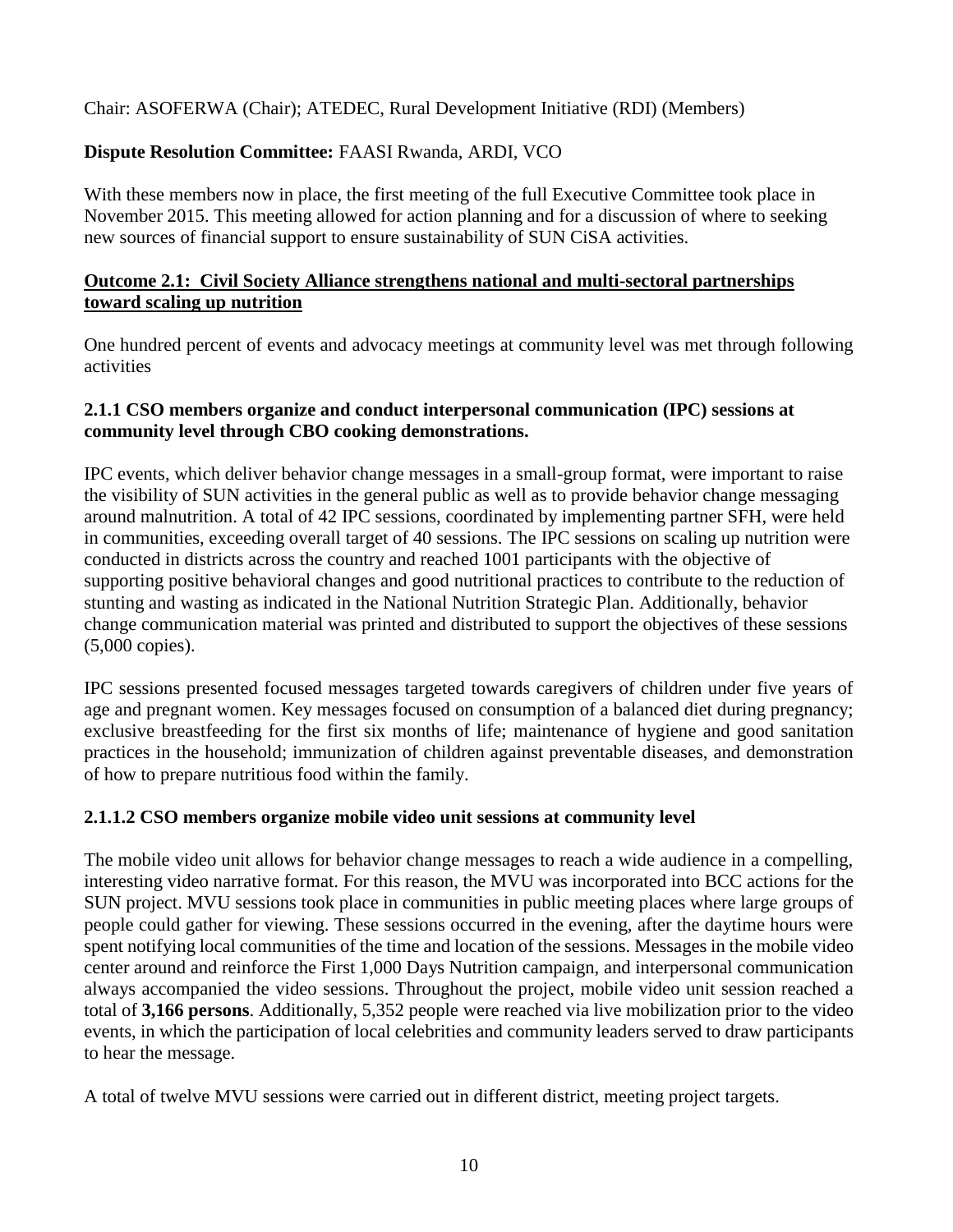#### **2.1.2. Meetings are organized at community and district level to engage CBOs, FBOs, women's organizations, and Right to Food groups in the Scaling Up Nutrition movement with 1,000 days messages.**

A total of 38 meetings were organized at community level, and 30 meetings at district level, in different districts. These meetings served to sensitize participants about the 1000 days campaign and prevention of child stunting as well as to mobilize and bring together and engage nutrition focused Civil Society Organizations in scaling up nutrition. The community meetings targeted CBOs leaders, FBOs, women's organization and Right to Food Groups on scaling up nutrition (SUN). Furthermore, other concerned members for example, those in charge of nutrition at health centers, hospitals and local leaders were also invited to these meetings. The district meetings focused on the main actors in nutrition at district level but had the same focus on the 1,000 Days campaign.

The message provided during these meetings focused on working together to scale up nutrition and discussed about the composition of balanced diet and on the planning of activities needed to reach the government's set goals around nutrition. One of the recommendations from these meetings was the inclusion of men in target groups as their willingness and support can make a positive impact. In addition, including messaging for young girls in the future, for better sustainability of good nutrition practices, future was discussed. These meetings continue to improve coordination and ensured that nutrition civil societies, stakeholders and other involved members of the community understand the needs and priorities of communities and motivated them to collaborate more in scaling up nutrition.

#### **2.1.3. District SUN Committees organize their own district-level SUN events with small grants**

In total, 29 of 30 districts in the country were sensitized and mobilized through partner RNS to elect SUN Committees, including designating a focal point as described above. This focal point was charged with ensuring continued engagement of members at the district level. To ensure strong initial engagement and to support this process of mobilization from the start, the SUN project included a smallgrants program, whereby district SUN committees could submit an application to the SUN CiSA for funding to organize an event to advance nutrition in their area. Grants were not to exceed \$1,500 USD in value, and the application process was competitive—not all districts could be funded, and proposals were judged and ultimately selected for funding by a team including the CiSA Executive Committee and several others on the basis of their quality, feasibility and relevance, including evidence of understanding of the demonstrated link between the nutrition situation in their district and the proposed intervention. A wide range of events received funding: public community events on nutrition-related topics (community discussions, theatrical events, concerts and educational competitions around topics such as 1000 Days, methods for promoting dietary diversity at the household level; cooking/food transformation demonstrations; growth monitoring, linkages between good hygiene and nutrition, promotion of male engagement in household nutrition) and events aimed more towards mobilization of civil society and government, such as conferences on government actions on nutrition, and advocacy meetings with district government officials around nutrition, particularly around District Plans to Eliminate Malnutrition (DPEMs)).

Two rounds of competition took place. In the first round, a total of thirteen districts submitted project proposals and six projects were selected for funding. In the second round, eleven districts applied and six of these received funds. Events were as follows: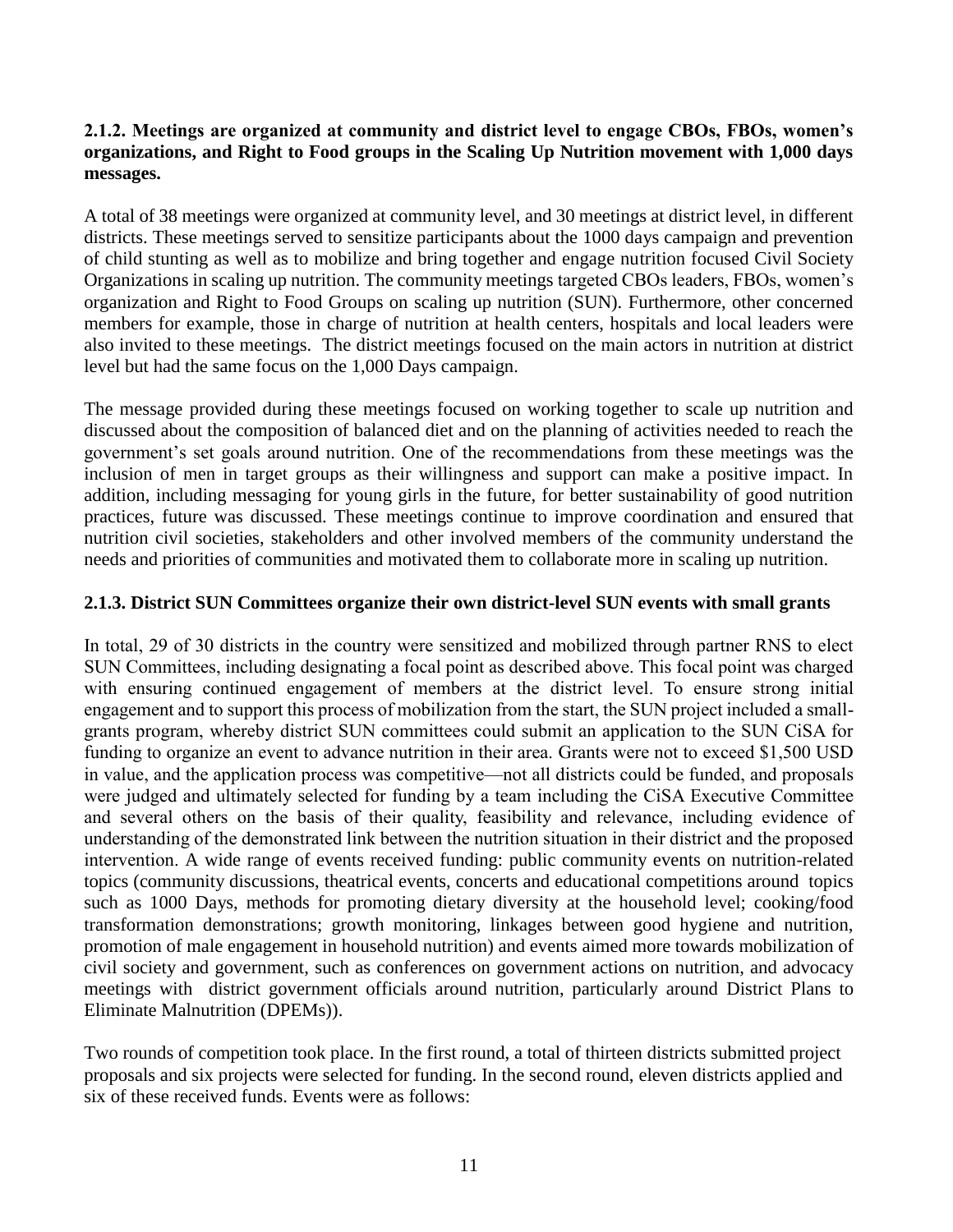- **Muhanga:** The Muhanga SUN committee chose three sectors within the District and organized one event per day to mobilize key actors (local authorities, health and development workers, and religious or community leaders, national and local NGO representatives) in support of the SUN movement. Committee members introduced the SUN movement and then the participants strategized about supporting the key nutrition messages around 1,000 Days and male engagement within their sectors. These events were well received amongst participants and expressed a desire to continue to meet regularly to discuss progress.
- **Kirehe**: The Kirehe SUN committee organized an awareness meeting on SUN and nutrition with different civil society organizations working in Kirehe and local authorities. The meeting was attended by 62 participants, who were informed on: the nutrition situation in the District, actions that the government has put in place to fight malnutrition, the SUN movement and the role of SUN civil Society Alliance in supporting the government to eliminate malnutrition. At the end of the meeting, a district action plan for civil societies was developed and a SUN focal point in each sector was elected. The elected candidate promised to support the Scaling Up Nutrition up to the village level through the DPEM.
- **Kicukiro**: Kicukiro's event took the form of a meeting engaging 48 diverse stakeholders (including CSOs/FBOs, CHWs, women's organizations, and youth council members) in strategizing on ways to reduce the burden of malnutrition in Kicukiro district. After presenting the district's specific nutrition situation and discussing the SUN platform as well as ways that local organizations have been historically engaged, the bulk of the meeting consisted of group work where different types of stakeholders discussed and then presented on underlying causes of the problem, potential best practices, and points of action. A work plan with specific and tangible actions at different levels was developed and will be further elaborated and put into action by the District's SUN Committee.
- **Gakenke:** The event for Gakenke district focused on the revision of the the Gakenke district DPEM. This activity involved different civil society working in Nutrition in Gakenke district and district officials including: District Social Affairs Officer, director in charge of Health, Hospital Director, District Nutritionist, and the health centers representative, The event was carried out over two days and participant civil society organizations committed to .
- **Kamonyi:** The Kamonyi SUN Committee implemented a soy transformation demonstration and education day. Community-level staff of COCOF, a local CSO, facilitated the demonstration at the local health center, which had over a hundred participants. They demonstrated step-by-step how soy can be transformed into tofu as a rich source of protein, including preparing a vegetable-based sauce to further improve the taste and nutritional value of the tofu. Once the dish was prepared, the participants and their children each received small portions to eat.
- **Rwamagana :** Rwamagana SUN committee organized two events: a district mobilization meeting and a community event

- A one-day meeting with CSOs had an objective to mobilize civil Society organization on SUN. Thirty-two participants attended the meeting including local authorities and civil society organizations.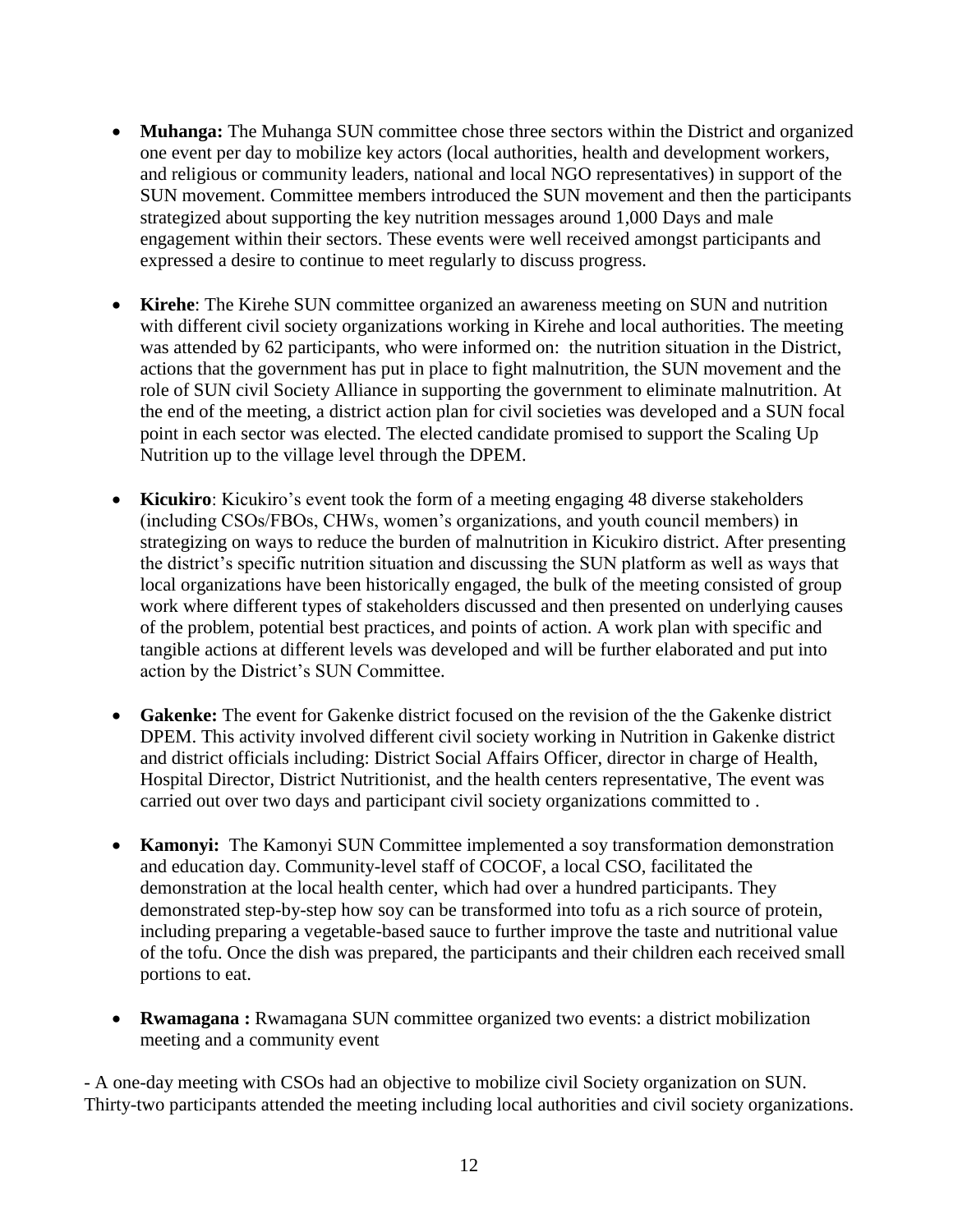- Public community mobilization through competitions (song and poetry) around 1000 days as a window of opportunity to fight against malnutrition. The event was attended by about 200 community members. The 3 best songs and poems received prizes and will be used to mobilize the population around 1,000 days

- **Kayonza :** The Kayonza district SUN committee carried out two different events: a one-day meeting and a community mobilization event. The meeting to mobilize CSOs around SUN was organized at district level and 30 participants attended. The Community mobilization was done through a bicycle competition and theatre. Many people came out to follow the bicycle competition and theatres and the three top winners received prizes . The winners were also designated as Nutrition Champions to continue to support CSOs mobilization around 1000 days
- **Gicumbi:** The Gicumbi SUN Committee implemented a multi-day event in the sectors of Kageyo and Mutete. During these events, members of the SUN Committee and JADF led community demonstrations on cultivating a kitchen garden. A total of 213 people participated and 50 gardens were started. Additionally, eight local dance and theater groups were engaged in competitions to present nutrition messages through their art with prizes for top performers; 465 community members participated as competitors or observers. Twelve CSOs were implicated in the event. Additionally, during the event in Mutute, 25 malnourished children were identified and referred for follow-up. A follow-up meeting with Committee members allowed for reflection on the event and next steps.
- Nyaruguru: The Nyaraguru District SUN Committee organized a tiered competition for local dance and theater groups in the four sectors of Cyahinga, Muganze, Busanza, and Kibeho. Over the course of two days, initial competitions were held in each of these sectors with 3-4 competing groups in each sector. Six evaluators from the SUN Committee ranked the groups in terms of the quality of performance, clarity of the behavior change message, sector turnout/participation and use of additional material to present the message. The four best groups were invited to a District showcase on the fourth day, where each finalist group was awarded a monetary prize. The Representative of the District was also present to support and to reinforce the importance of the messages being conveyed to the competitors and the rest of the audience.
- **Gisagara:** The Gisagara SUN Committee, led by Catholic University of Rwanda as focal point, organized a community mobilization event including nutrition education with a cooking demonstration (incorporating micronutrient powders), live sensitization sessions and competitions for dance and drama. The event also included a competition testing knowledge of maternal and child nutrition with rewards for the winners. These events took place in four different sites within Gishubi sector. Events were well-attended and feedback from community members was positive. Also, many participants brought ingredients as a personal contribution to the cooking demonstration, where pregnant and lactating women and children were fed.
- **Rusizi**: The Rusizi SUN Committee organized two events for community mobilization using theater: one on Nkombo Island, a marginalized sector on Lake Kivu, and the other in Bugarama sector. Prior to the event the Committee organized a very well-received radio show which publicized the event and the SUN movement throughout the district. Both events were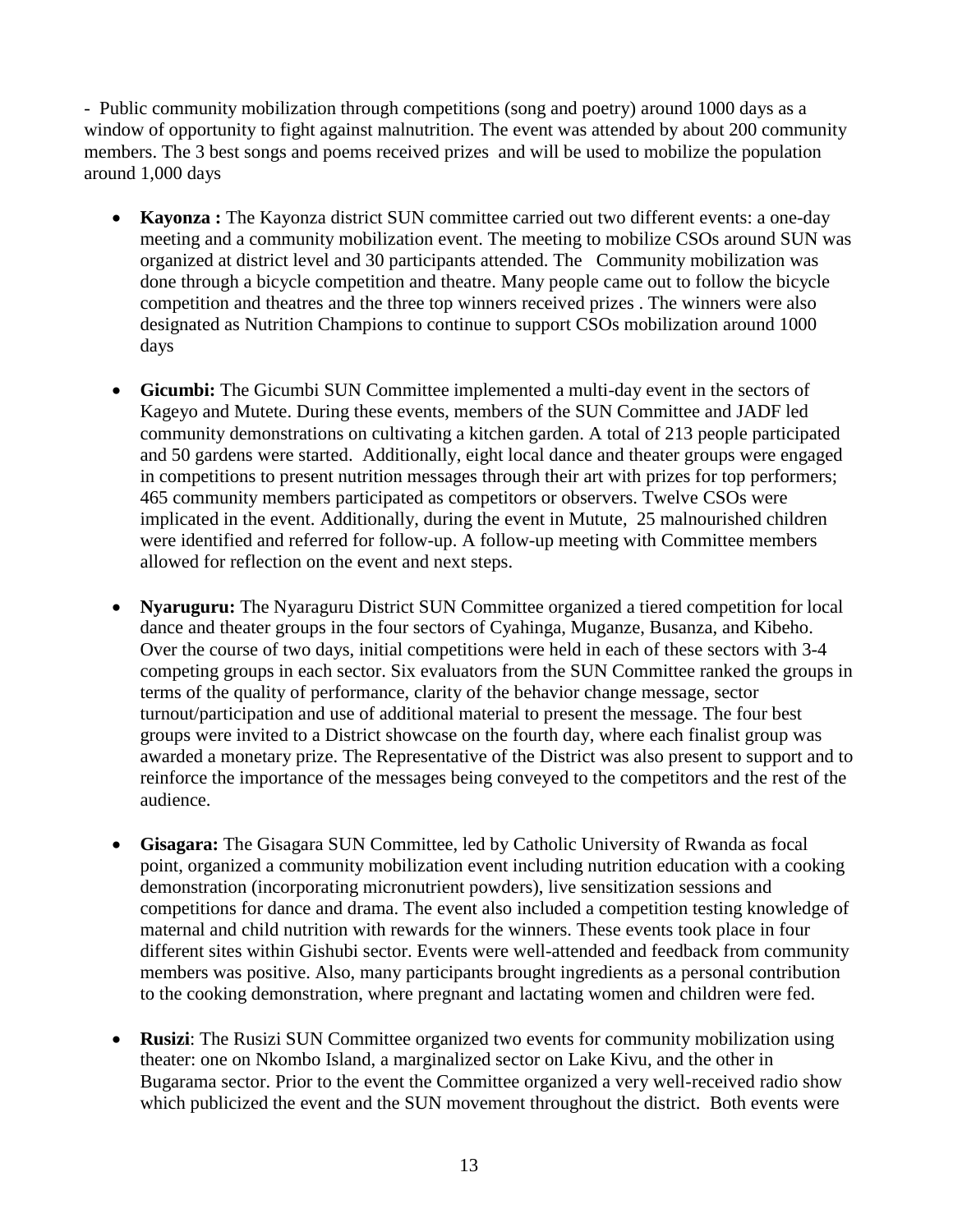well-attended and included performances by local theater groups. The Nkombo event took place at the Health Center where participants watched a performance about household decision making around nutrition and discussed why husbands sometimes do not reserve resources for the health of their families, instead spending the money on drinking or other pursuits. After the performance, health center staff gave a short talk on balanced diets for young children.

- **Ngororero:** coordinated a consultative meeting of 60 diverse participants, from District authorities, hospital employees and JADF members to representatives of the different sectors. The objectives of the meeting included familiarizing all participants with the nutrition situation in the district, mobilizing partners for improvement in this situation, and developing a concrete action plan including an M&E mechanism for achieving reduction in malnutrition. As a result of the meeting, among other commitments, the participants agreed to carry out regular coordination meetings on at least a quarterly basis and to harmonize communication channels among nutrition stakeholders
- **Gasabo:** The Gasabo District SUN Committee coordinated a consultative meeting of 60 diverse participants, from District authorities, hospital employees and JADF members to representatives of the different sectors. The objectives of the meeting included familiarizing all participants with the nutrition situation in the district, mobilizing partners for improvement in this situation, and developing a concrete action plan including an M&E mechanism for achieving reduction in malnutrition. As a result of the meeting, among other commitments, the participants agreed to carry out regular coordination meetings on at least a quarterly basis and to harmonize communication channels among nutrition stakeholders.

#### **Outcome: 3.1: Alliance members participate in SUN Learning Network with other SUN CSAs**

- 100% of Participation in global Scaling Up Nutrition events and
- 100% of SUN Global Conference calls and meetings were attended by Rwanda SUN Representatives

#### **3.1.1.1 Participation in global Scaling Up Nutrition Launch meeting for East Africa**

The SUN Regional Launch meeting in Tanzania was an important event to encourage information sharing and exchange of best practices among nascent SUN National Civil Society Alliances in East Africa (Uganda, Burundi, Tanzania Malawi, Kenya, and Rwanda). The SUN project sent three Rwanda civil society delegates and CiSA executive committee members to attend this meeting in May 2015. The overarching objective of the meeting was to share achievements, challenges, and to develop action plans based on the specific nutrition situation in East Africa. The discussion focused on the SUN civil society strategies used to prevent malnutrition and child stunting in East African countries. Each represented country shared their approaches, experiences, challenges and action plans on nutrition. Based on the the discussions during the meeting, it was determined that in Rwanda, there is a need to strengthen the SUN civil society as an independent and registered platform distinct from its member organizations; to establish an office and a permanent coordinator to follow up regularly on SUN activities and operations; and to put more effort towards local and international collaboration amongst stakeholders. After the meeting, the SUN CiSA-Rwanda intensified the process of developing statutes and becoming registered, and has taken further steps to brand itself as an independent entity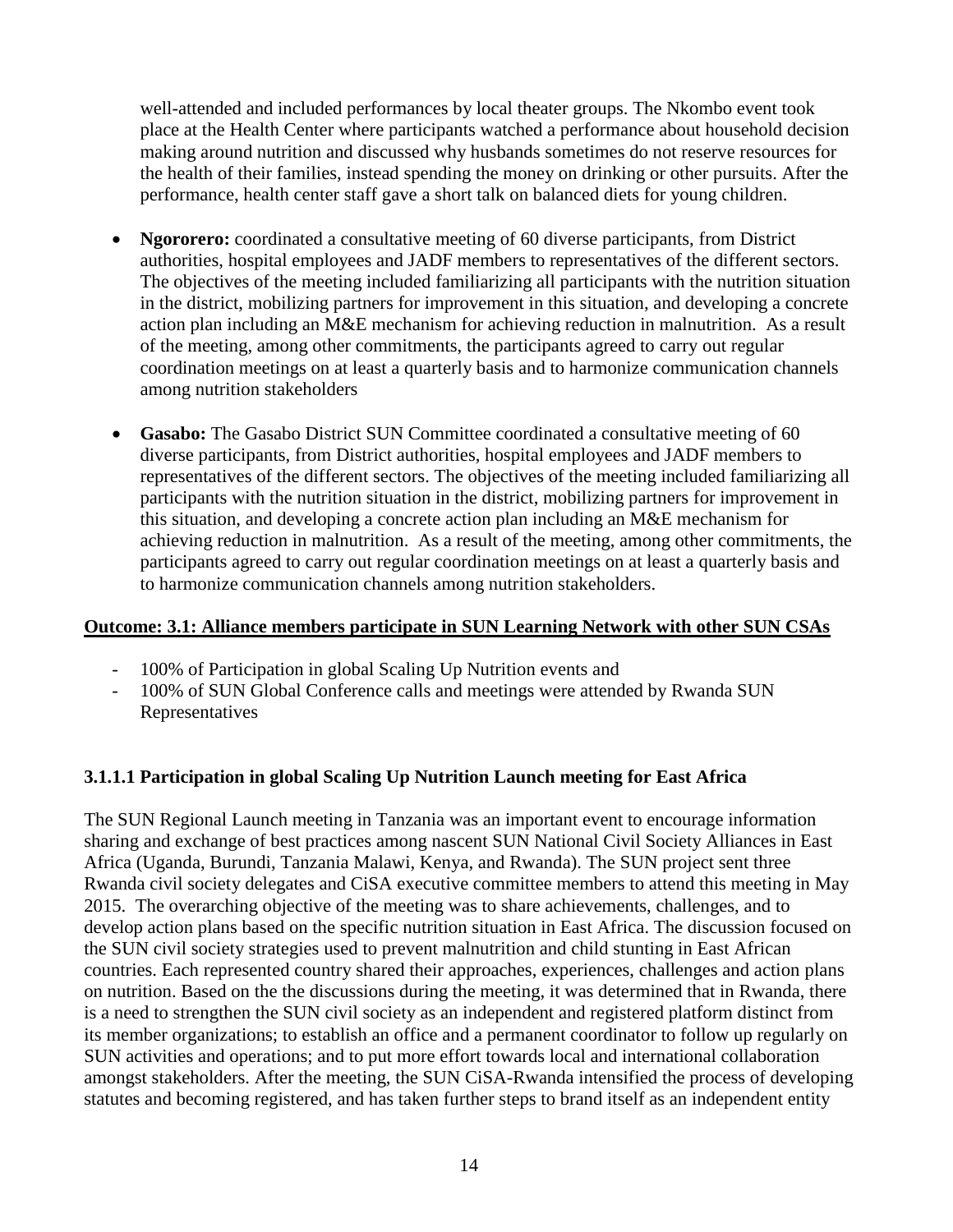and ensure an effective internal operational structure as the initial funding period closes. As a result of attending the meeting, SUN CiSA members now have active SUN contacts within the region; they can retain contact and share information and ideas.

#### **3.1.1.2. Communication with the SUN Global Movement**

Regular communication by online correspondence was done in order to share with the SUN Global Office achievements and milestones in the establishment of the Rwanda SUN Civil Society Alliance. These achievements were featured on the SUN Global web page following the first meeting of the General Assembly in March of 2015.

There was also regular participation in conference calls organized by SUN Global, which provided another avenue for new information to be shared with SUN country movements worldwide.

## **IV.2.: Implementation constraints, lessons learned from addressing these and knowledge gained in the course of the reporting period.**

- $\triangleright$  One of the challenges of the programme, which ultimately led to some implementation delays, related to the capacity of local partner organizations with regards to financial management and the organizational procedures required of CRS partners. Working in partnership is a cornerstone of CRS's programs worldwide and CRS/Rwanda remains committed to this paradigm, building capacity of local organizations while more effectively serving local populations. Nonetheless, the large number of local events to be carried out through implementing partner Rwanda Nutritionists Society (RNS), a voluntary professional organization without previous experience in this kind of implementation, presented a challenge, stretching the human resource capacities of RNS and necessitating more support and accompaniment than had been anticipated.
- Delays in partner reporting and financial liquidations, often requiring significant assistance from CRS, meant that many mobilization events within districts had to be postponed. Although the timeline of the initial mobilization activities extended beyond what was expected, 29 of Rwanda's 30 districts were still effectively mobilized by the end of the project period (the last one was contacted on multiple occasions, but showed no interest in participating in SUN activities). Despite some of the administrative issues related to a lack of paid staff, RNS was a strategic partner in terms of their work in nutrition and recognized presence in this area. It was thus useful to have this particular professional organization at the forefront of SUN activities within districts.
- $\triangleright$  Although participation in the mapping exercise was good, it did not aim to be 100% comprehensive, particularly at the grassroots (below district) level.

#### **IV.3.: Other highlights and cross-cutting issues pertinent to the results being reported on.**

Going through the process of carrying out and disseminating the results of the mapping study have shown the power and importance of gathering and sharing data for successful advocacy. Having access to detailed information about each district's nutrition situation, as well as information about the actors involved in nutrition and what they are doing, has been an excellent starting point for the